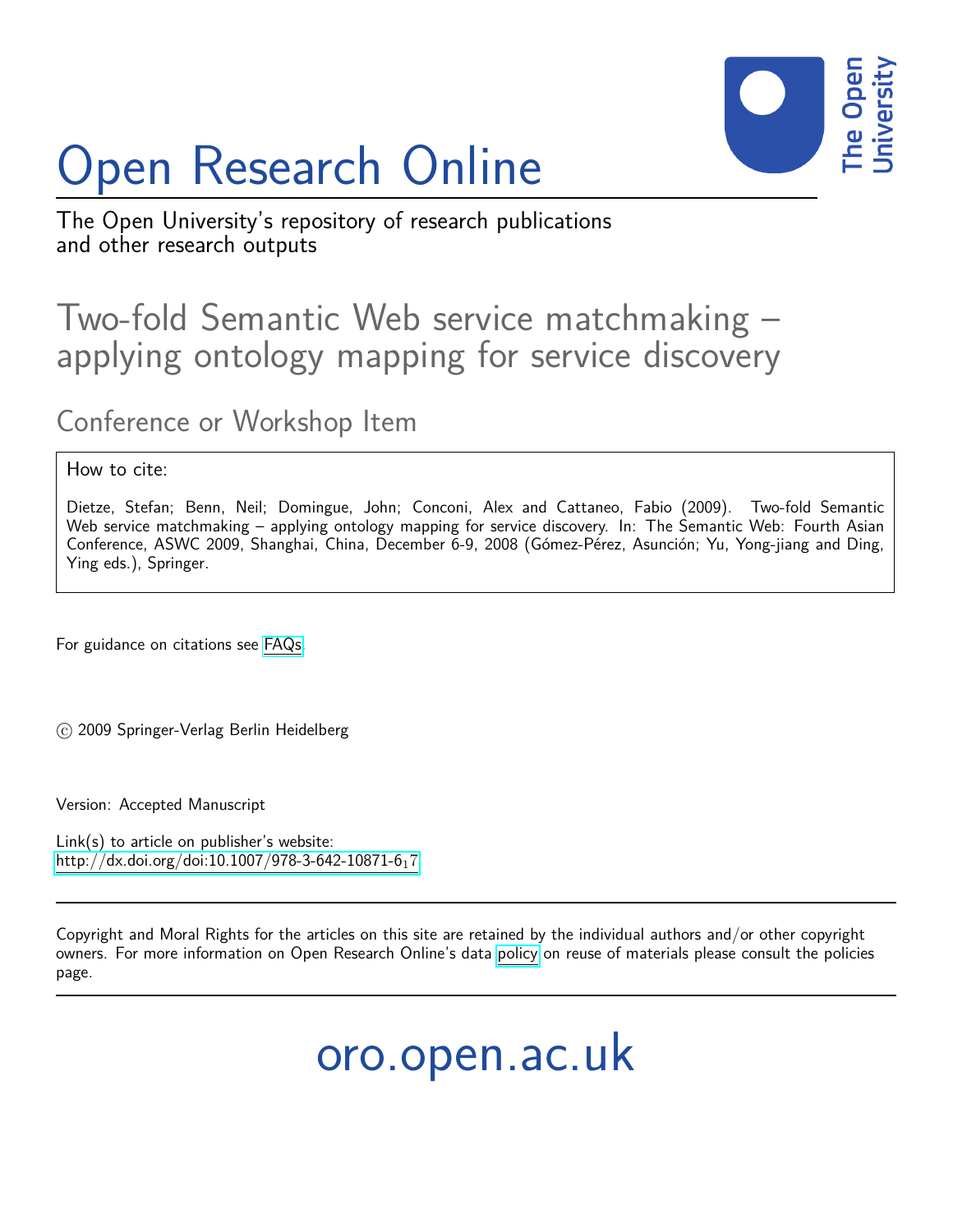# **Two-Fold Service Matchmaking – Applying Ontology Mapping for Semantic Web Service Discovery**

Stefan Dietze<sup>1</sup>, Neil Benn<sup>1</sup>, John Domingue<sup>1</sup>, Alex Conconi<sup>2</sup>, Fabio Cattaneo<sup>2</sup>

<sup>1</sup> Knowledge Media Institute, The Open University, MK7 6AA, Milton Keynes, UK {s.dietze, n.j.l.benn, j.b.domingue}@open.ac.uk

> <sup>2</sup>TXT eSolutions, Via Frigia 27, 20126 Milano, Italy {alex.conconi, fabio.cattaneo}@txt.it

**Abstract.** Semantic Web Services (SWS) aim at the automated discovery and orchestration of Web services on the basis of comprehensive, machine-interpretable semantic descriptions. Since SWS annotations usually are created by distinct SWS providers, semantic-level mediation, i.e. mediation between concurrent semantic representations, is a key requirement for SWS discovery. Since semantic-level mediation aims at enabling interoperability across heterogeneous semantic representations, it can be perceived as a particular instantiation of the ontology mapping problem. While recent SWS matchmakers usually rely on manual alignments or subscription to a common ontology, we propose a two-fold SWS matchmaking approach, consisting of (a) a general-purpose semantic-level mediator and (b) comparison and matchmaking of SWS capabilities. Our semantic-level mediation approach enables the implicit representation of similarities across distinct SWS by grounding service descriptions in so-called Mediation Spaces (MS). Given a set of SWS and their respective grounding, a SWS matchmaker automatically computes instance similarities across distinct SWS ontologies and matches the request to the most suitable SWS. A prototypical application illustrates our approach.

**Keywords:** Semantic Web Services, Matchmaking, Mediation, Vector Spaces.

## **1 Introduction**

The increasing availability of a broad variety of Web services raises the need to automatically discover and orchestrate appropriate services for a given need. *Semantic Web Services (SWS)* [11] aim at addressing this challenge on the basis of comprehensive, machine-interpretable semantic descriptions. However, since Web services usually are provided by distinct and independent parties, the actual Web service interfaces as well as their semantic representations are highly heterogeneous. This strongly limits interoperability and raises the need of mediating between SWS descriptions as well as the actual Web services. However, despite the importance of mediation for widespread dissemination of SWS technologies, approaches to mediation are still limited and widely ignored by current SWS matchmakers [23].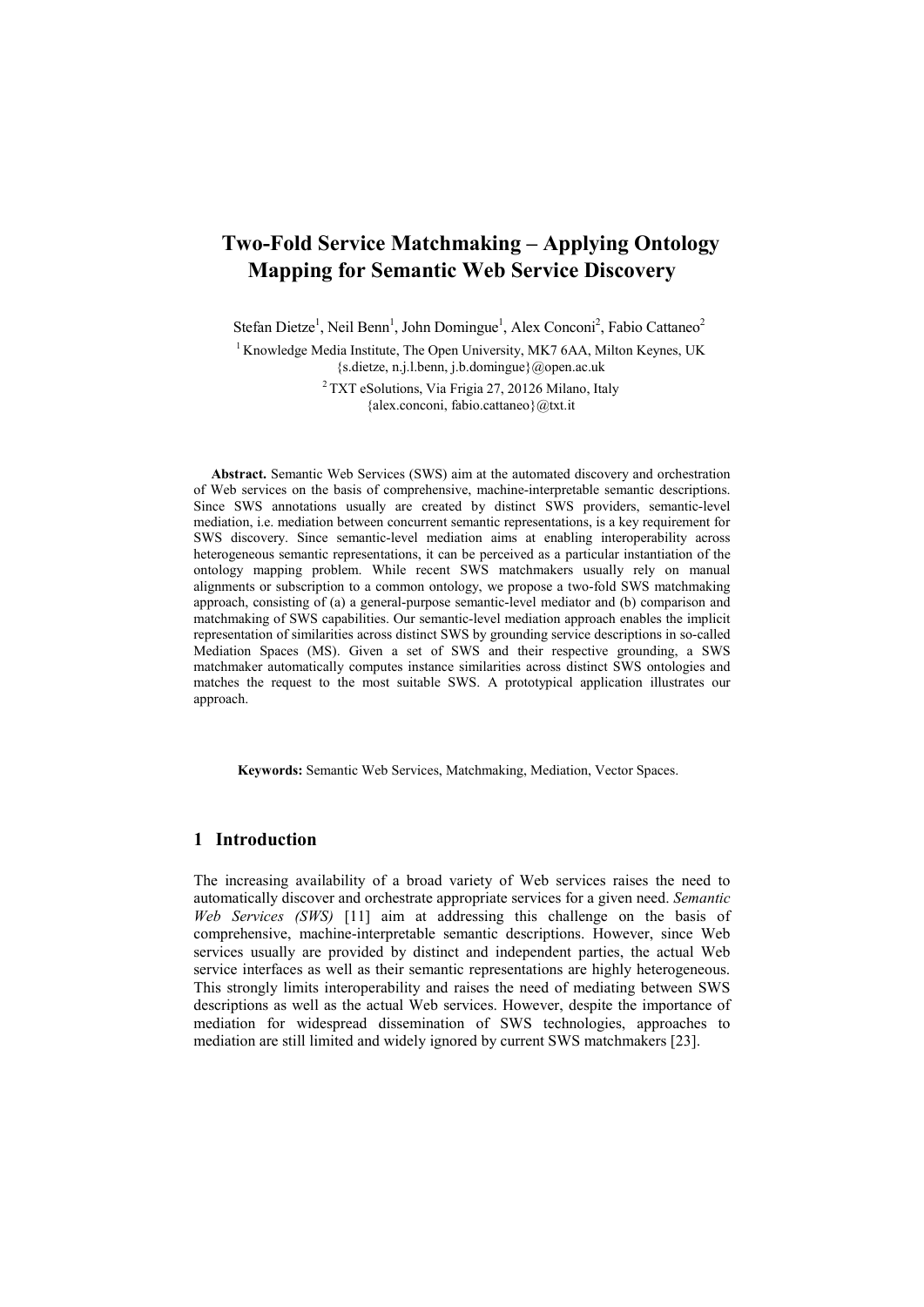In this paper, we propose a two-fold SWS matchmaking approach which implicitly tackels *semantic-level mediation* during SWS discovery. Semantic-level mediation refers to the resolution of heterogeneities between semantic representations of services – the actual SWS descriptions – as opposed to data-level mediation, i.e. mediation related to the structure, values or formats of input and output (I/O).

In our vision, semantic-level mediation can be perceived as a particular instantiation of the *ontology mapping* problem. In that, we argue that semantic-level mediation strongly relies on identifying *semantic similarities* between entities across different SWS ontologies [21][31]. However, semantic similarity is not an implicit notion within existing SWS representations (e.g. based on WSMO [30] and OWL-S [22]). Moreover, automatic similarity-detection as demanded by semantic mediation requires semantic meaningfulness. But the symbolic approach – i.e. describing symbols by using other symbols without a grounding in the real world - of established SWS representations does not fully entail semantic meaningfulness, since meaning requires both the definition of a terminology in terms of a logical structure (using symbols) and grounding of symbols [14]. Current approaches to mediation usually foresee the manual development of rather ad-hoc one-to-one mappings or the application of semi-automatic ontology mapping methodologies, mostly based on identifying (a) linguistic commonalities and/or (b) structural similarities between entities [20][5]. Since manually or semi-automatically defining similarity relationships is costly, current approaches are thus not capable to support SWS discovery on a web scale.

In our work, we investigate a mediation mechanism that is based on fuzzy similarity computations between instances as part of SWS ontologies in order to overcome the need for manual or semi-automatic mappings between distinct SWS representations. In this respect, we propose a general purpose matchmaking approach which implicitly addresses semantic-level mediation through (a) a representational approach allowing to implicitly represent similarities and (b) a general-purpose mediator exploiting similarities as represented through (a). In particular, we introduce the concept of *Mediation Spaces (MS)* to enable the implicit representation of semantic similarities across heterogeneous SWS representations through a grounding of SWS descriptions into vector spaces. We will demonstrate that refining heterogeneous SWS descriptions in multiple shared MS supports similarity-based mediation at the semantic level and implicitly facilitates SWS discovery. The provided general-purpose mediator – implemented as a dedicated mediation Web service – supports SWS discovery and is deployable for any semantic-level mediation scenario together with our proposed representational approach.

The remainder of the paper is organized as follows: Section 2 introduces the SWS matchmaking problem, while our two-fold matchmaking approach is proposed in Section 3. In Section 4, we a vector-based approach for semantic-level mediation and the implementation of a generic mediator is being presented in Section 5. Its deployment in a proof-of-concept application is proposed in Section 6 while we discuss and conclude our work in Section 7.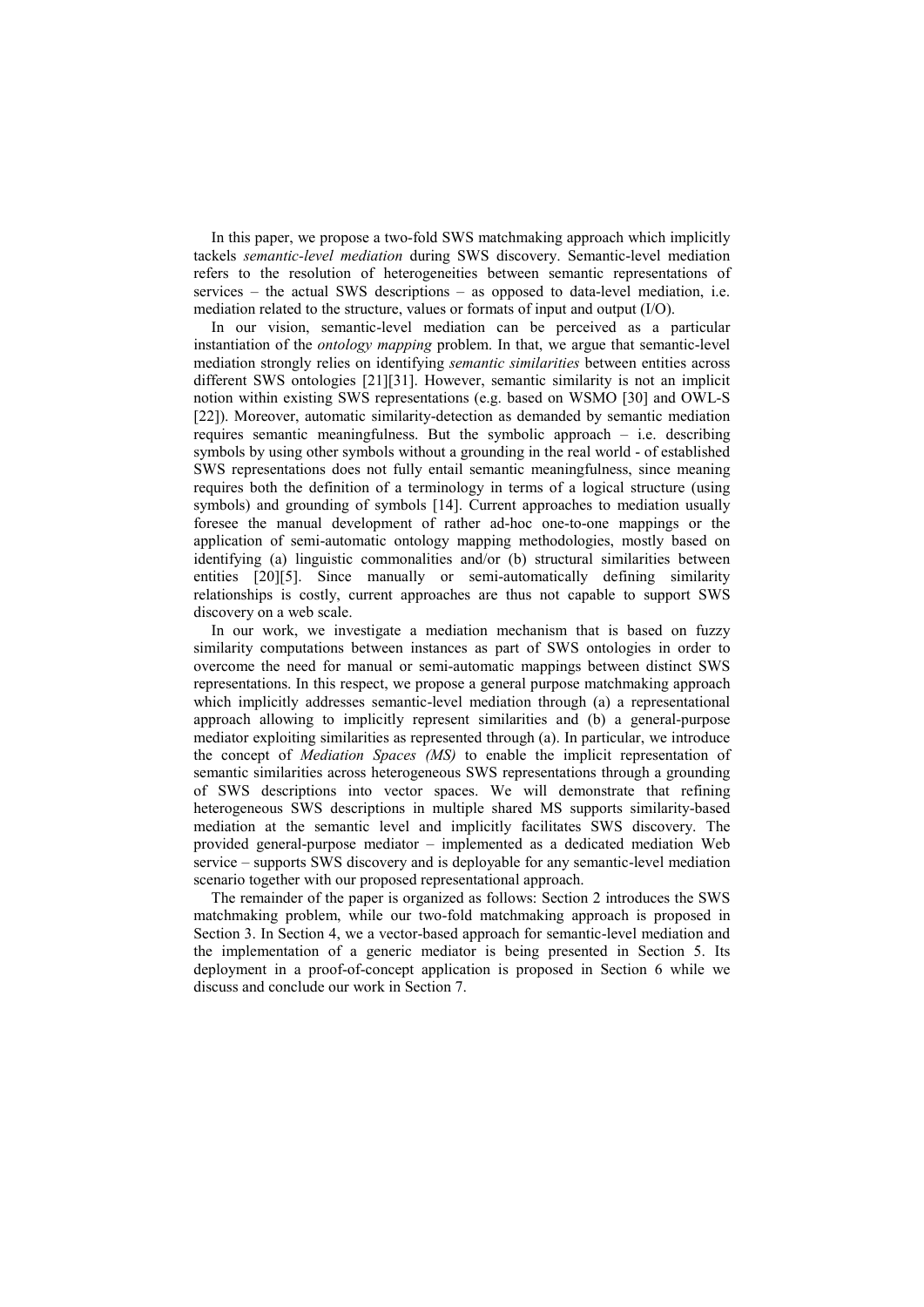#### **2 Semantic Web Services Mediation**

Before formally introducing the SWS mediation problem, we report below the abstract definition of SWS as used throughout the remainder of the paper and a description of the SWS mediation problem, together with background information on current mediation approaches.

**Semantic Web Services:** a SWS description (either the description of the Web service or the description of the service request) is formally represented within a particular ontology that complies with a certain SWS reference model such as OWL-S [22] or WSMO [30]. Following the formalisation of [9][9], we define a populated *service ontology*  $O$  – as utilised by a particular SWS representation – as a tuple:

#### *O* = {*C*, *I*, *P*, *R*, *A*}⊂ *SWS*

With *C* being a set of *n concepts* in *O* where each concept  $C_i$  is described through  $l(i)$ *concept properties pc. I* represents all  $m$  *instances* where each instance  $I_{ij}$  represents a particular instance of a concept  $C_j$  and consists of  $l(i)$  instantiated properties pi instantiating the concept properties of *C<sup>j</sup>* . The properties *P* of an ontology *O* represent the union of all concept properties *PC* and instantiated properties *PI* of *O*.

Given these definitions, we would like to point out that properties here exclusively refer to so-called data type properties. Hence, we define properties as being distinctive to relations *R*. The latter describe relations between concepts and instances. In addition, *A* represents a set of *axioms* which define constraints on the other introduced notions. Since certain parts of a SWS ontology describe certain aspects of the Web service, such as its capability *Cap*, interface *If* or non-functional properties *Nfp* [6], a SWS ontology can be perceived as a conjunction of ontological subsets:

#### *Cap* ∪ *If* ∪ *Nfp* = *O* ⊂ *SWS*

The capability description, as central element of a SWS description, consists of further subsets, describing the assumptions *As*, effects *Ef*, preconditions *Pre* and postconditions *Post*. However, for simplification reasons we prefer the exclusive consideration of assumptions/effects:

#### *As* ∪ *Ef* = *Cap* ⊂ *O* ⊂ *SWS*

**The SWS mediation problem:** mediation aims at addressing heterogeneities among distinct SWS to support all stages that occur at SWS runtime, namely *discovery*, *orchestration* and *invocation*. In contrast to [23][6], we classify the mediation problem into (i) *semantic-level* and (ii) *data-level mediation*. Figure 1 illustrates the chronological order of different mediation tasks at SWS runtime. Whereas (i) refers to the resolution of heterogeneities between concurrent semantic representations of services – e.g. by aligning distinct SWS representations – (ii) refers to the mediation between mismatches related to the Web service implementations themselves, i.e. related to the structure, value or format of I/O messages. Hence, semantic-level mediation primarily supports the discovery stage, whereas data-level mediation occurs during orchestration and invocation. Please note that, for the sake of simplification, Figure 1 just depicts mediation between a SWS request and multiple SWS, while leaving aside mediation between different SWS or between different requests.

Several approaches, such as [1][2][3][19][25][28][31], aim at addressing the mediation issue partially by dealing either with (i) or (ii). For instance, [2] proposes a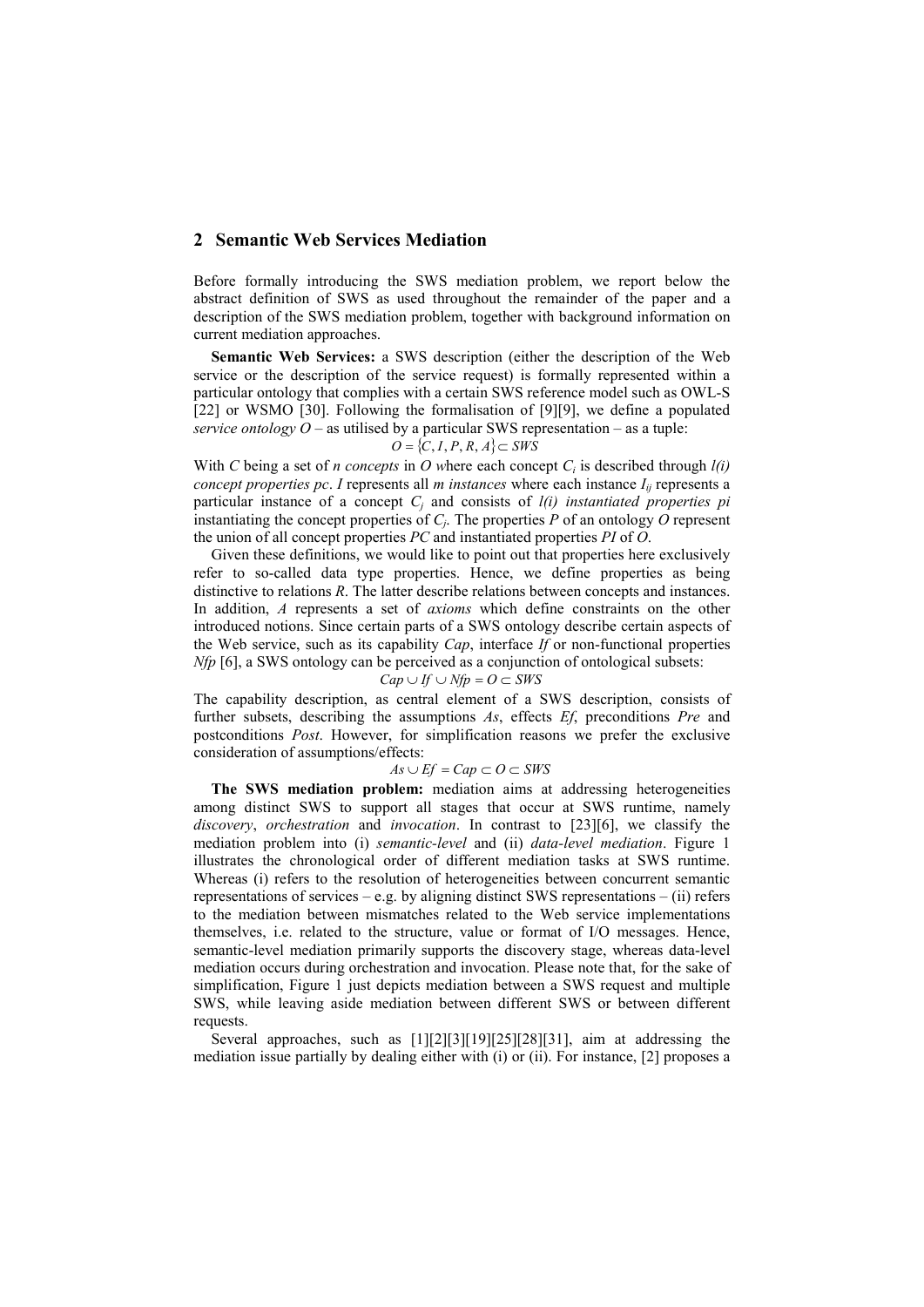semantic mediation framework for scientific workflows relying on the notion of semantic type and structural type, defined in a shared ontology. The semantic type gives a meaning to data, and the structural type is the data schema. As in [28] their work adapts data with a common semantic type but different structural types. In contrast, [31] provides an attempt to support similarity detection for mediation within SWS composition by exploiting syntactic similarities between SWS representations. However, it can be stated that all the above mentioned approaches rely on the definition of a priori mappings, the agreement of a shared ontology or the exploitation of semi-automatic ontology mapping approaches. Hence, providing a generic solution to mediation between heterogeneous SWS remains a central challenge to be solved by SWS matchmaking approaches.



**Fig. 1.** Semantic-level and data-level mediation as part of SWS discovery, orchestration and invocation.

#### **3 SWS Matchmaking as a Two-fold Process**

In order to better understand the needs of semantic-level mediation, it is necessary to understand the requirements of the SWS discovery task to which semantic-level mediation is supposed to contribute. In order to identify whether a particular SWS *S<sup>1</sup>* is potentially relevant for a given request *S2*, a SWS broker has to compare the capabilities of  $S_I$  and  $S_2$ , i.e. it has to identify whether the following holds true:

$$
As_2 \subset As_1 \cup Ef_2 \subset Ef_1
$$

However, in order to compare distinct capabilities of available SWS which each utilise a distinct vocabulary, these vocabularies have to be mapped. For instance, to compare whether an assumption expression  $As_i \equiv \neg I_i \cup I_j$  of one particular *SWS<sub>I</sub>* is the same as  $A_{S_2} \equiv I_3 \cup -I_4$  of another *SWS*<sub>2</sub>, where  $I_i$  represents a particular instance, matchmaking engines have to perform two steps:

- S1.Semantic-level mediation: alignment of concepts/instances involved in distinct SWS representations;
- S2.Matchmaking: evaluation whether the semantics of the SWS expressions match each other.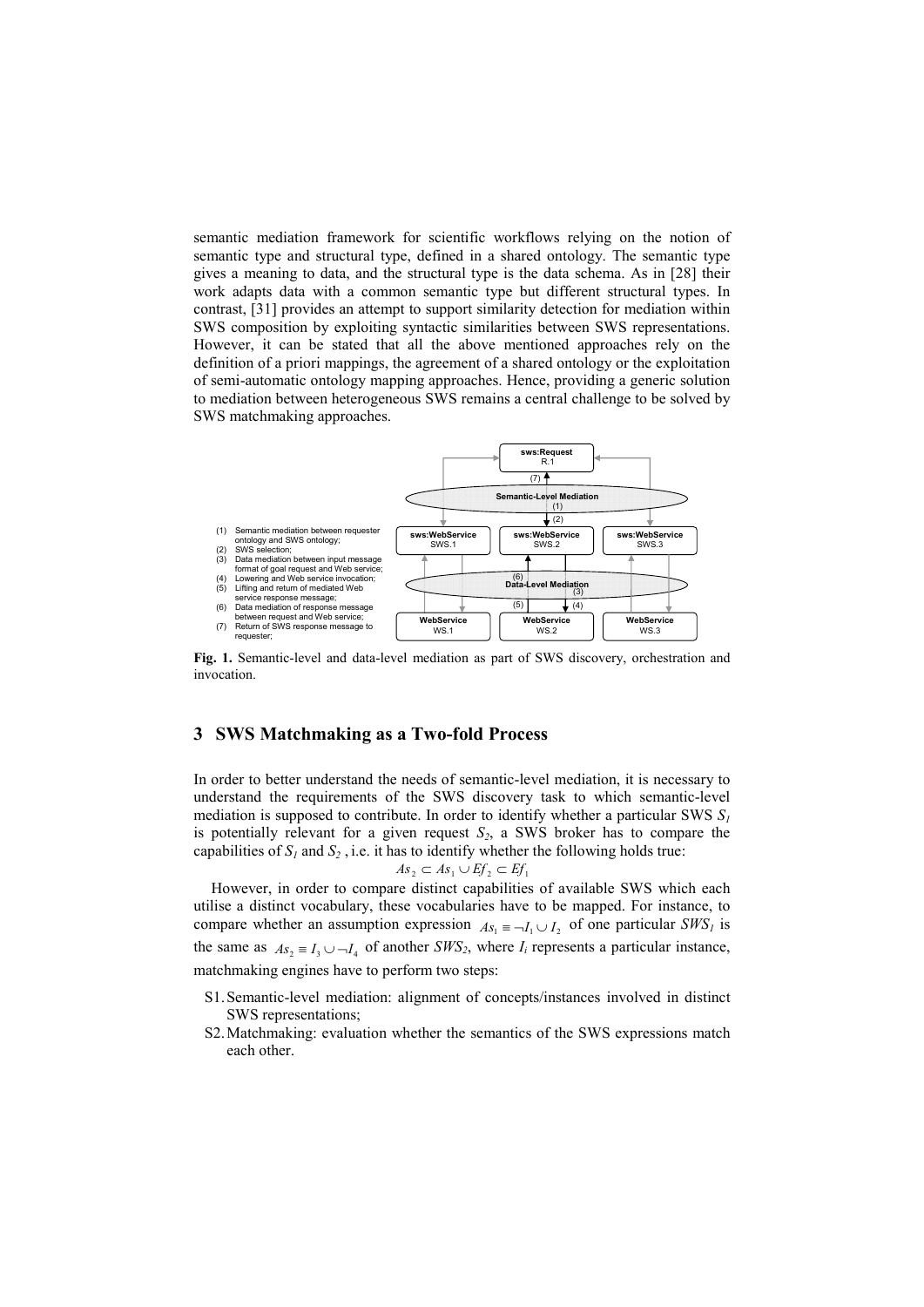Whereas current SWS execution environments exclusively focus on *S1*, SWS matchmaking also requires mediation between different SWS ontologies, as in *S1*.

#### **3.1. Semantic-level mediation as an ontology mapping problem**

Semantic-level mediation can be perceived as a particular instantiation of the *ontology mapping* problem [31]. With respect to [5] and [24], we define *ontology mapping* as the creation of structure-preserving relations between multiple ontologies. I.e. the goal is, to establish formal relations between a set of knowledge entities  $E_l$  from an ontology  $O_1$  – used to represent a particular SWS  $S_1$  – with entities  $E_2$  which represent the same or a similar semantic meaning in a distinct ontology  $O_2$  [9] which is used to represent an additional SWS *S2*. The term *set of entities* here refers to the union of all concepts *C*, instances *I*, relations *R* and axioms *A* defined in a particular SWS ontology. In that, semantic mediation strongly relies on identifying *semantic similarities* [1] between entities across different SWS ontologies. Hence, the identification of similarities is a necessary requirement to solve the mediation problem for multiple heterogeneous SWS representations [21][31]. However, in this respect, the following issues have to be taken into account:

*Symbolic SWS representations lack meaningfulness and are ambiguous*: similaritydetection across distinct SWS representations requires semantic expressions rich enough to inherently represent semantic similarity between represented entities. However, the symbolic approach, i.e. describing symbols by using other symbols, without a grounding in the real world, of established SWS representation standards, leads to ambiguity issues and does not fully entail semantic meaningfulness, since meaning requires both the definition of a terminology in terms of a logical structure (using symbols) and grounding of symbols to a conceptual level [14].

*Lack of automated similarity-detection methodologies*: Describing the complex notion of specific SWS capabilities in all their facets is a costly task and may never reach semantic completeness due to the issue described above. While capability representations across distinct SWS representations – even those representing the same real-world entities – hardly equal another, semantic similarity is not an implicit notion within SWS representations. But manually or semi-automatically defining similarity relationships is costly. Moreover, such relationships are hard to maintain in the longer term.

Given the lack of inherent similarity representation, current approaches to ontology mapping could be applied to facilitate SWS mediation. These approaches aim at semiautomatic similarity detection across ontologies mostly based on identifying linguistic commonalities and/or structural similarities between entities of distinct ontologies [20][5]. Work following a combination of such approaches in the field of ontology mapping is reported in [17][10][13][16][20][7]. However, it can be stated, that such approaches require manual intervention, are error-prone, and hence, similarity-computation remains as central challenge. In our vision, instead of semiautomatically formalising individual mappings, methodologies to automatically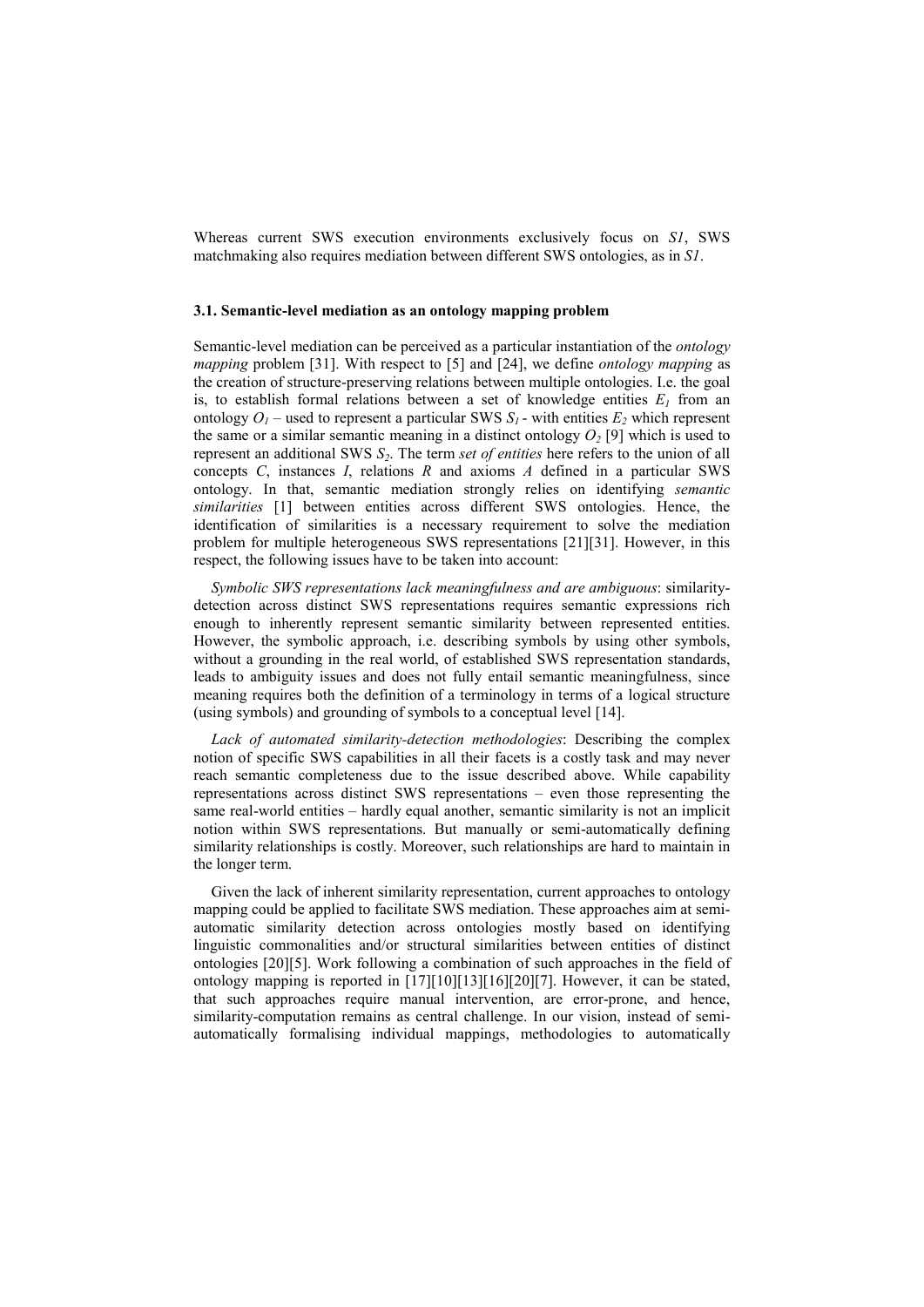compute or implicitly represent similarities across distinct SWS representations are better suited to facilitate SWS mediation.

#### **3.2. Alternative approaches to similarity-computation**

Distinct streams of research approach the automated computation of similarities through spatially oriented knowledge representations. *Conceptual Spaces (CS)* [12] follow a theory of describing entities in terms of their quality characteristics similar to natural human cognition in order to bridge between the neural and the symbolic world. [12] proposes the representation of concepts as multidimensional geometrical *Vector Spaces* which are defined through sets of quality dimensions. Instances are represented as vectors, i.e. particular points in a CS. For instance, a particular color may be defined as a point described by vectors measuring the quality dimensions hue, saturation, and brightness. Describing instances as points within vector spaces where each vector follows a specific metric enables the automatic calculation of their semantic similarity by means of distance metrics such as the Euclidean, Taxicab or Manhattan distance [16] or the Minkowsky Metric [28]. Hence, in contrast to the costly formalisation of such knowledge through symbolic representations, semantic similarity is implicit information carried within a CS representation. This is perceived as the major contribution of the CS theory. *Soft Ontologies (SO)* [15] follow a similar approach by representing a knowledge domain *D* through a multi-dimensional *ontospace A*, which is described by its so-called *ontodimensions.* An item *I*, i.e. an instance, is represented by scaling each dimension to express its impact, presence or probability in the case of *I*. In that, a SO can be perceived as a CS where dimensions are measured exclusively on a ratio-scale.

However, although CS and SO aim at solving SW(S)-related issues, several issues still have to be taken into account. For instance, similarity computation within CS requires the description of concepts through quantifiable metrics even in case of rather qualitative characteristics. Moreover, CS as well as SO do not provide any notion to represent any arbitrary relations [27], such as *part-of* relations which usually are represented within first-order logic (FOL) knowledge models. In this regard, it is even more obstructive that the scope of a dimension is not definable, i.e. a dimension always applies to the entire CS/SO [27].

# **4 A Vector-based Approach to Semantic-level Mediation**

To overcome the issues introduced in Section 3.1, we propose a mediation approach which utilises a novel representation mechanism that extends the expressiveness of SWS representations with implicit similarity information.

In particular, we claim that basing service models on either SWS or CS is not sufficient and propose a representational approach which grounds a SWS representation into so-called *Mediation Spaces (MS).* MS are inspired by CS and enable the implicit representation of semantic similarities across heterogeneous SWS representations provided by distinct agents. MS propose the representation of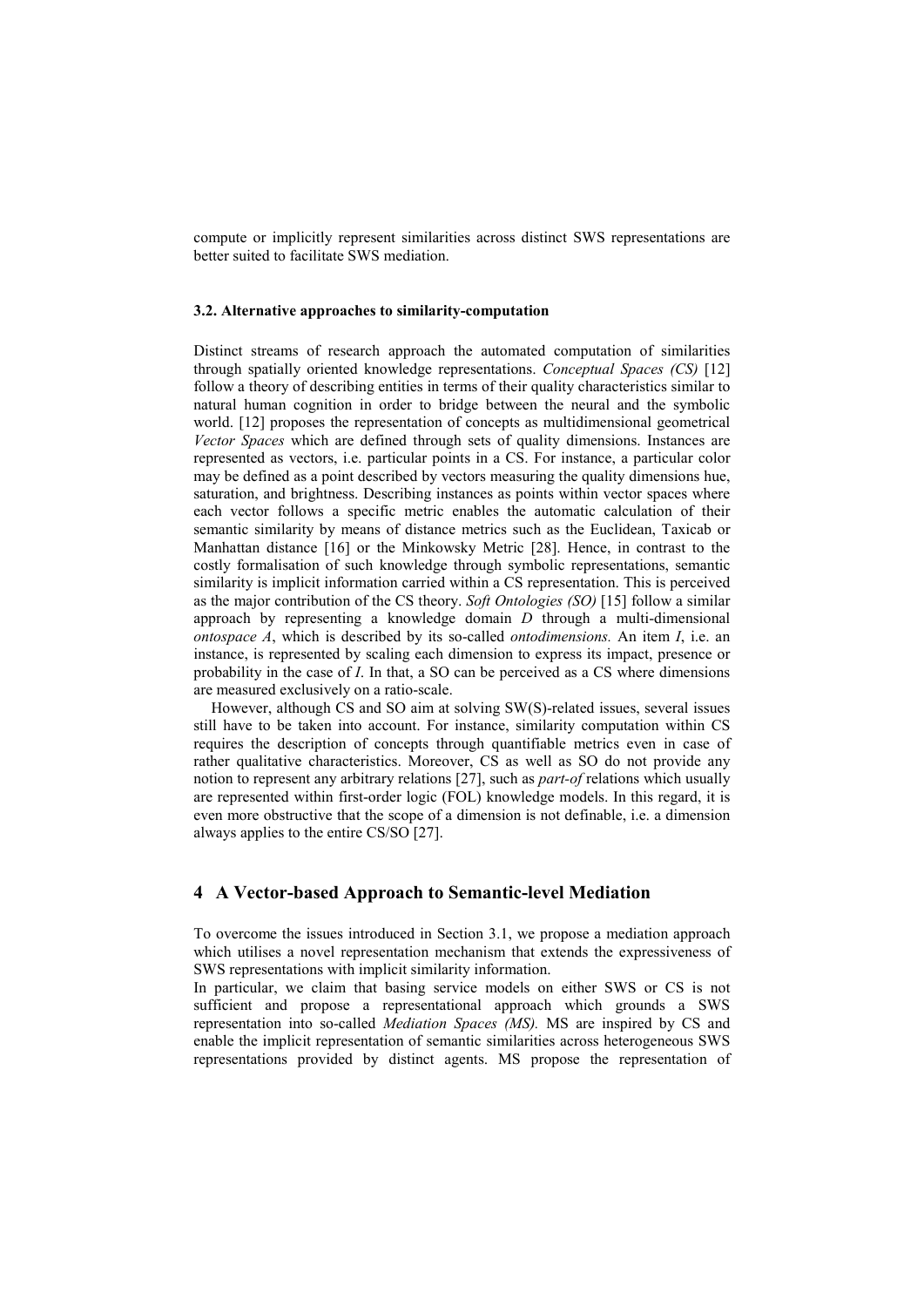concepts which are used as part of SWS descriptions as CS defined through sets of quality dimensions. Instances as part of SWS descriptions are represented as vectors (members) in a MS where similarity between two vectors is indicated by their spatial distance. Hence, refining heterogeneous SWS descriptions into multiple shared MS supports similarity based mediation at the semantic-level and consequently facilitates SWS selection.

Whereas CS allow the representation of semantic similarity as a notion implicit to a constructed knowledge model, it can be argued, that representing an entire SWS through a coherent MS might not be feasible, particularly when attempting to maintain the meaningfulness of the spatial distance as a similarity measure. Therefore, we claim that MS are a particularly promising model when being applied to individual concepts – as part of SWS descriptions – instead of representing an entire SWS ontology in a single MS. In that, we would like to highlight that we consider the representation of a set of *n* concepts *C* of a SWS ontology *O* through a set of *n* MS. Hence, instances of concepts are represented as members (i.e. vectors) in the respective MS. While still taking advantage of implicit similarity information within a MS, our hybrid approach – combining ontology-based SWS descriptions with multiple vector-based MS – allows to overcome CS-related issues, such as the lack of expressivity for arbitrary relations, by maintaining the advantages of ontology-based SWS representations. Please note that our approach relies on the agreement on a common set of MS for a given set of distinct SWS ontologies, instead of a common agreement on the used ontologies/vocabularies themselves. Thus, whereas in the latter case two agents have to agree on a common ontology at the concept and instance level, our approach requires just agreement at the schema level, since instance similarity becomes an implicit notion. Moreover, we assume that the agreement on ontologies at the schema level becomes an increasingly widespread case, due, on the one hand, to increasing use of upper-level ontologies such as  $DOLCE<sup>1</sup>$ ,  $SUMO<sup>2</sup>$  or OpenCyc3 which support a certain degree of commonality between distinct ontologies, and on the other hand, to SWS ontologies often being provided within closed environments where a common agreement to a certain extent is ensured. In such cases, the derivation of a set of common MS is particularly applicable and straightforward.

In order to refine and represent SWS descriptions within a set of MS, we formalised the MS model into an ontology, currently being represented through OCML [18]. The ontology enables the instantiation of a set of MS to represent a given set of concepts as part of SWS descriptions. Referring to [26], we formalise a MS as a vector space defined through quality dimensions *d<sup>i</sup>* of *MS*. Each dimension is associated with a certain metric scale, e.g. ratio, interval or ordinal scale. To reflect the impact of a specific quality dimension on the entire MS, we consider a prominence value *p* for each dimension [26]. Therefore, a MS is defined by

# $MS^n = \{ (p_1d_1, p_2d_2,..., p_nd_n) | d_i \in MS, p_i \in \Re \}$

Please note that we enable dimensions to be detailed further in terms of subspaces. Hence, a dimension within one MS may be defined through another MS by using

-

<sup>1</sup> http://www.loa-cnr.it/DOLCE.html

<sup>2</sup> http://www.ontologyportal.org/

<sup>3</sup> http://www.opencyc.org/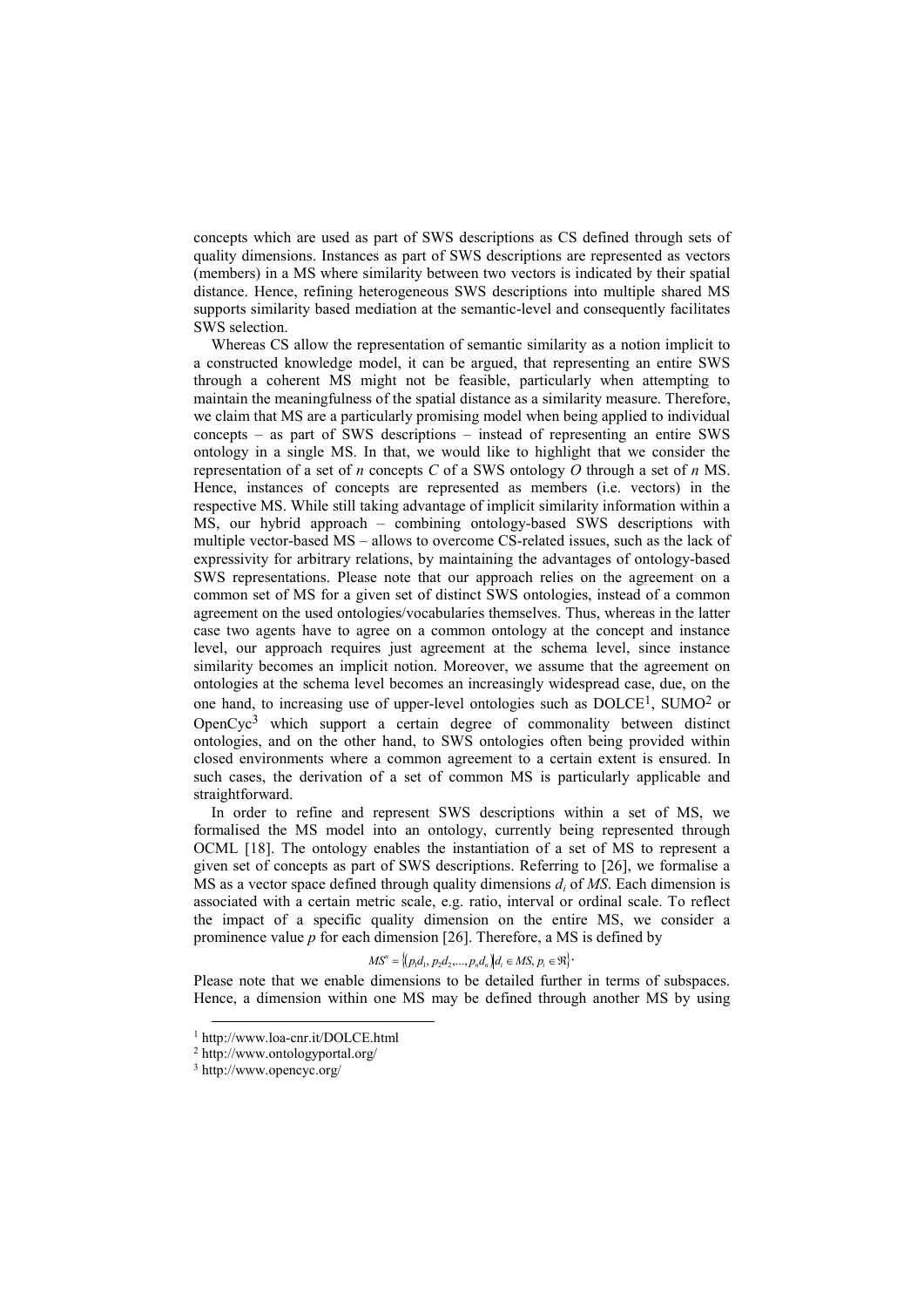further dimensions. In such a case, the particular quality dimension  $d_j$  is described by a set of further quality dimensions. In this way, a MS may be composed of several subspaces and consequently, the description granularity can be refined gradually. Furthermore, dimensions may be correlated. Information about correlation is expressed through axioms related to a specific quality dimension instance.

A member  $M$  – representing a particular instance – of the MS is described through through a vector defined by the set of valued dimensions  $v_i$ :

$$
M^n = \{(v_1, v_2, ..., v_n)|v_i \in M\}
$$

With respect to [7], we define the semantic similarity between two members of a space as a function of the Euclidean distance between the points representing each of the members. However, we would like to point out that different distance metrics could be considered, dependent on the nature and purpose of the MS. Given a MS definition *MS* and two members *v* and *u*, defined by vectors  $v_0$ ,  $v_1$ , …,  $v_n$  and  $u_1$ ,  $u_2, \ldots, u_n$  within *MS*, the distance between  $v$  and  $u$  can be calculated as:

$$
dist(u, v) = \sqrt{\sum_{i=1}^{n} p_i \left( \frac{u_i - u}{s_u} \right) - \left( \frac{v_i - v}{s_v} \right)^2}
$$

where *u* is the mean of all values of data set *U* and  $S_u$  is the standard deviation of *U*.

The formula above already considers the so-called Z-transformation or standardization which facilitates the standardization of distinct measurement scales utilised by different quality dimensions in order to enable the calculation of distances in a multi-dimensional and multi-metric space. Please refer to [8], for a detailed description on how distinct MS can be derived for arbitrary SWS, i.e. a methodology to represent SWS through MS.

# **5 Implementing Two-Fold SWS Matchmaking based on WSMO and IRS-III**

The representational model described above had been implemented by and aligned to established SWS technologies based on WSMO [30] and the Internet Reasoning Service IRS-III [4]. However, please note that in principle the representational approach described above could be applied to any SWS reference model and is particularly well-suited to support rather light-weight approaches such as SAWSDL or WSMO Lite [29].



**Fig. 2.** WSMO SWS matchmaking utilizing a similarity-based Mediator for semantic-level Mediation.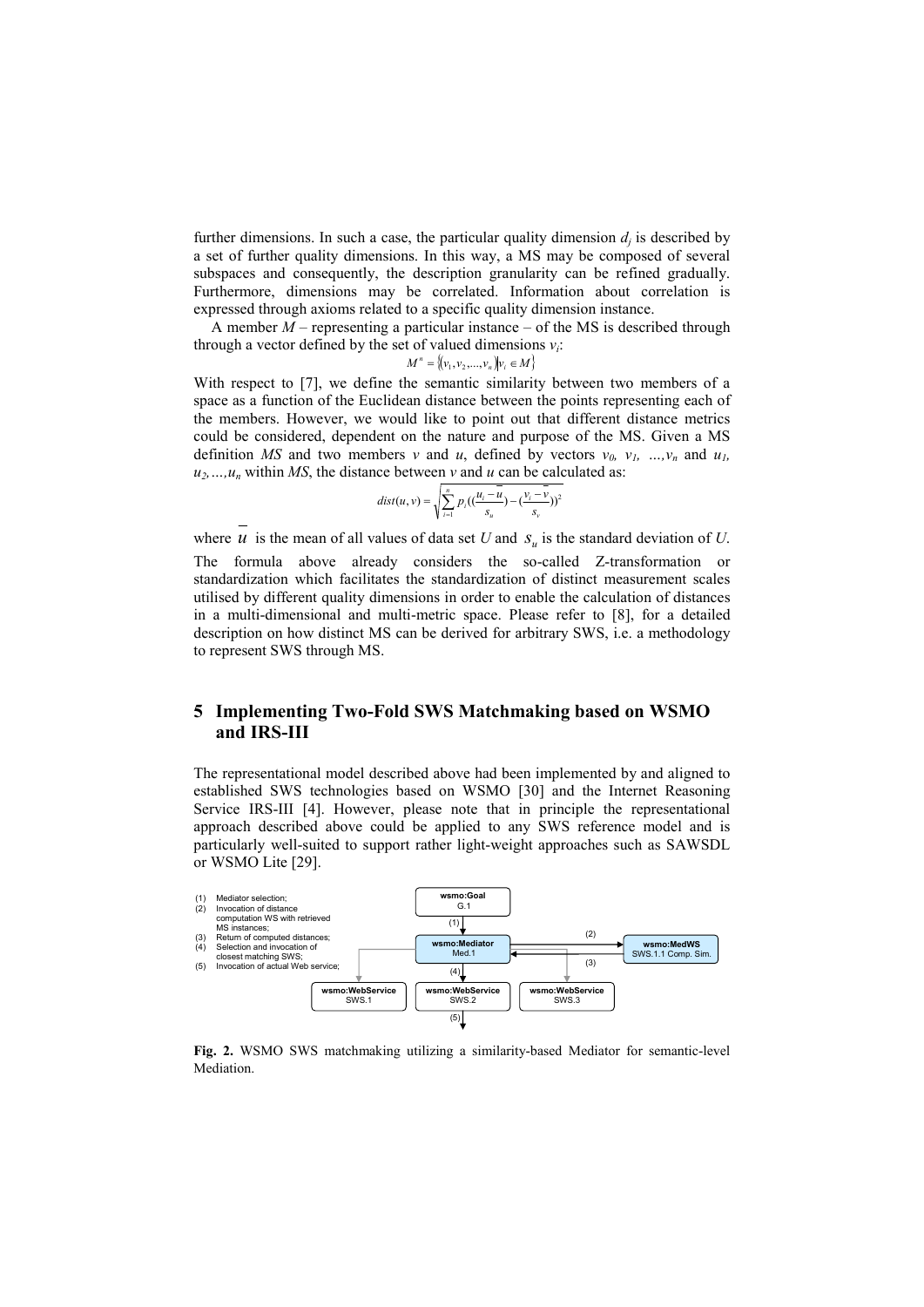To facilitate our MS-based approach, we provided a general-purpose matchmaking approach (Fig. 2) utilising a semantic-level mediator which implemented as a particular mediation service. Given the ontological refinement of SWS descriptions into MS as introduced above, the mediation service is reusable and can be deployed to solve all sorts of semantic-level mediation scenarios. Please note that our current Mediator assumes logical SWS capability expressions to be defined through simple conjunctions of instances. Arbitrary logical expressions will be considered within a revised implementation.

 When attempting to achieve match a SWS request (*wsmo:Goal* in Figure 2), our mediator is provided with the actual SWS request *SWS<sup>i</sup>* , named *base,* and the SWS descriptions of all *x* available services that are potentially relevant for the base  $-$  i.e. linked through a dedicated mediator:

#### $SWS<sub>i</sub> ∪ {SWS<sub>1</sub>, SWS<sub>2</sub>, ..., SWS<sub>x</sub>}$

Each SWS contains a set of concepts  $C = \{c_1, c_m\}$  and instances  $I = \{i_1, i_n\}$ . We first identify all members  $M(SWS_i)$  – in the form of valued vectors  $\{v_i, v_n\}$  refining the instance  $i_l$  of the base as proposed in Section 4. In addition, for each concept  $c$  within the base the corresponding conceptual space representations  $MS = \{MS_1, MS_m\}$  are retrieved. Similarly, for each  $SWS_j$  related to the base, members  $M(SWS_j)$  – which refine capabilities of  $SWS_j$  and are represented in one of the CS  $CS_1$ ... $CS_m$  – are retrieved:

#### $CS \cup M(SWS_i) \cup \{M(SWS_1), M(SWS_2), ..., M(SWS_n)\}$

Based on the above ontological descriptions, for each member  $v_l$  within  $M(SWS_l)$ , the Euclidean distances to any member of all  $M(SWS_i)$  which is represented in the same space  $MS_j$  as  $v_l$  are computed. In case one set of members  $M(SWS_j)$  contains several members in the same  $MS - e.g. \textit{SWS}_j$  targets several instances of the same kind – the algorithm just considers the closest distance since the closest match determines the appropriateness for a given goal. For example, if one SWS supports several different locations, just the one which is closest to the one required by  $SWS_i$  determines the appropriateness.

Consequently, a set of *x* sets of distances is computed as follows  $Dist(SWS_i) = \{Dist(SWS_i, SWS_1), \quad Dist(SWS_i, SWS_2) \quad . \quad Dist(SWS_i, SWS_x)\}$  where each  $Dist(SWS_i, SWS_j)$  contains a set of distances  $\{dist_1...dist_n\}$  and any  $dist_i$  represents the distance between one particular member  $v_i$  of  $SWS_i$  and one member refining one instance of the capabilities of *SWS<sup>j</sup>* . Hence, the overall similarity between the base  $SWS_i$  and any  $SWS_j$  could be defined as being reciprocal to the mean value of the individual distances between all instances of their respective capability descriptions and hence, is calculated as follows:

$$
Sim(SWS_i, SWS_j) = \left(\overline{Dist(SWS_i, SWS_j)}\right)^{-1} = \left(\frac{\sum_{k=1}^{n} (dist_k)}{n}\right)^{-1}
$$

1

Finally, a set of  $x$  similarity values – computed as described above – which each indicates the similarity between the base  $SWS_i$  and one of the *x* target SWS is computed:

 ${Sim(SWS, SWS_1), Sim(SWS, SWS_2), ..., Sim(SWS_i, SWS_x)}$ 

As a result, the most similar  $SWS_j$ , i.e. the closest associated SWS, can be selected and invoked. In order to ensure a certain degree of overlap between the actual request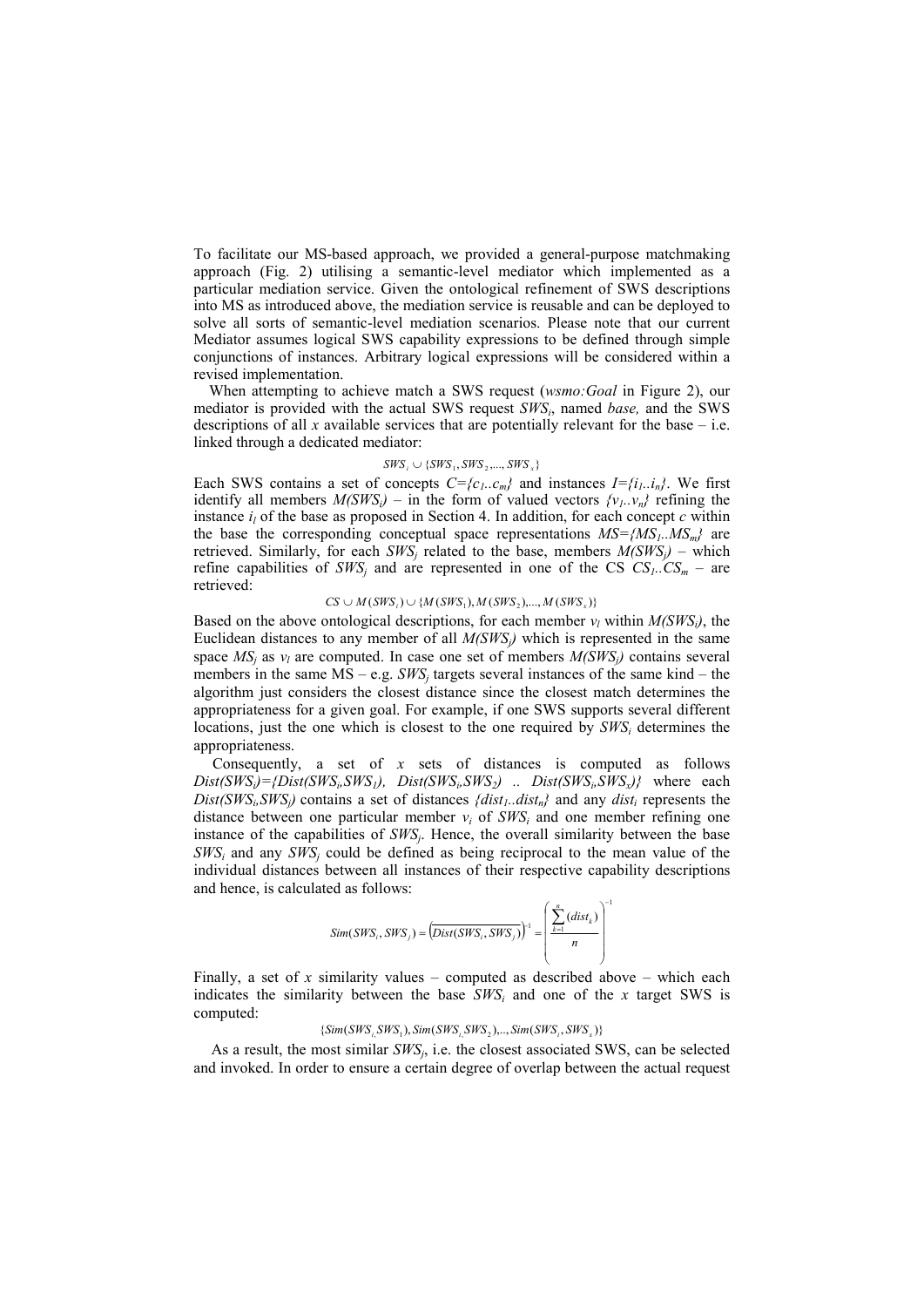and the invoked functionality, we also defined a *threshold similarity value T* which determines the similarity threshold for any potential invocation.

Within our current implementation, we provided a new matchmaking function within IRS-III which automatically performs the similarity computation described above as part of the matchmaking procedure and hence, realizes our two-fold matchmaking approach.

# **6 Application – Similarity-based Selection of Video Retrieval Services**

We provided a prototypical implementation which aims at similarity-based retrieval of public multimedia (MM) content exposed via Web services. Our prototypical application utilizes our approach to annotate (Web) services which operate on top of distributed MM metadata repositories. These services had been created in the context of the EC-funded project NoTube<sup>4</sup> and make use of the Youtube-API<sup>5</sup> as well as data feeds provided by BBC- Backstage<sup>6</sup> and Open Video<sup>7</sup>. The available services were annotated following the representational approach proposed in Section 4. We make use of standard SWS technology based on WSMO and IRS-III which had been extended with our two-fold matchmaking mechanism to tackle the semantic-level mediation problem.

#### **6.1. Representing Video Retrieval Services through multiple MS**

In fact, five different Web services had been provided, each able to retrieve content from distinct repositories through keyword-based searches. *WS1* is able to retrieve content from the Youtube channel of The Open University<sup>8</sup>, while  $WS_2$  provides Youtube content associated with the *entertainment* category following the Youtube vocabulary. *WS3* performs keyword-based searches on top of the Open Video repository, while  $\overline{WS}_4$  operates on top of the news metadata feeds provided by BBC Backstage. In addition, *WS4* provides Youtube content suitable for mobiles.

-

<sup>4</sup> http://projects.kmi.open.ac.uk/notube/

<sup>5</sup> http://code.google.com/intl/en/apis/youtube/

<sup>6</sup> http://backstage.bbc.co.uk/

<sup>7</sup> http://www.open-video.org/

<sup>8</sup> http://www.youtube.com/ou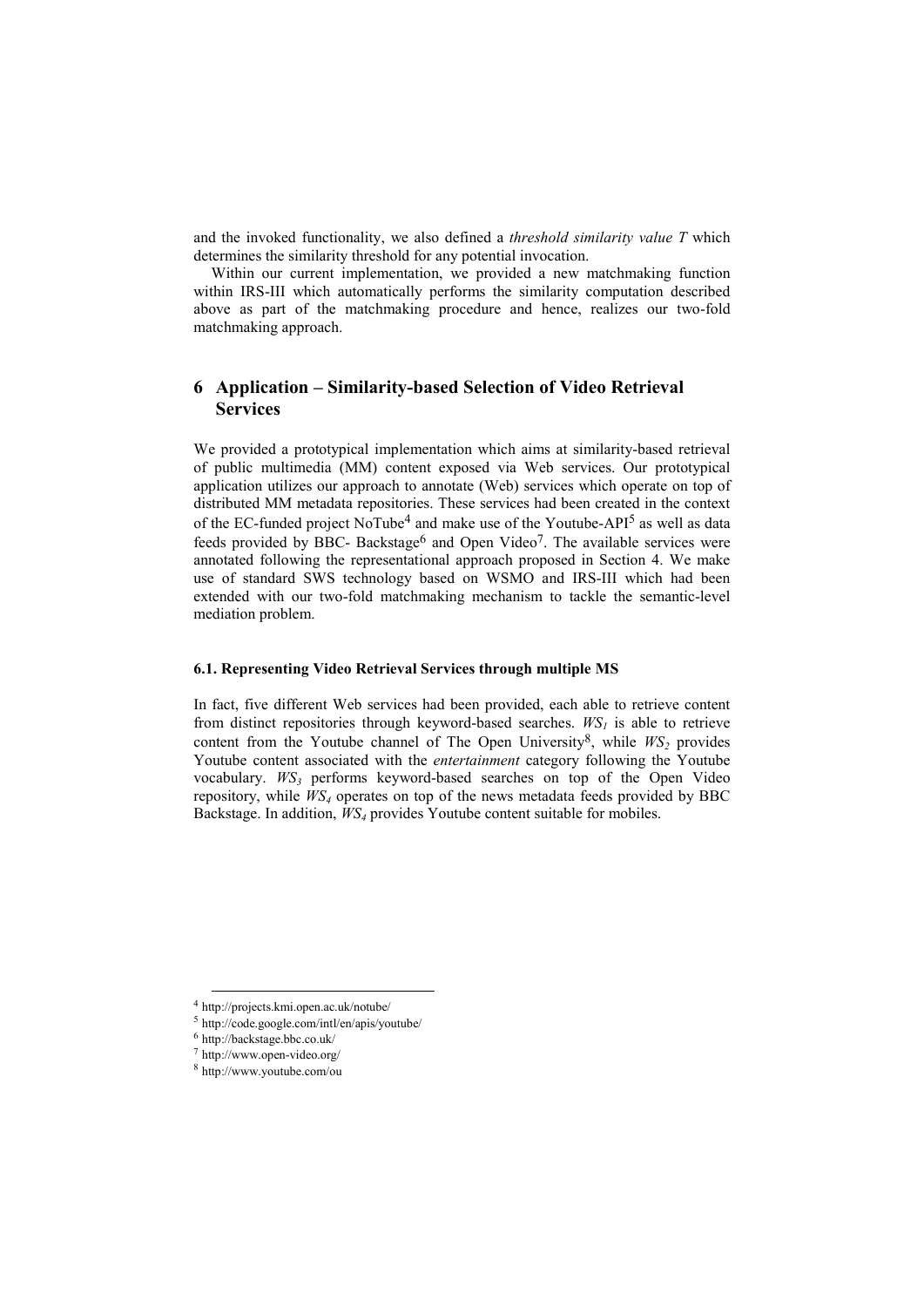

**Fig. 3.** MM service metadata refined in two distinct CS.

Based on the SWS reference model WSMO, we provided service annotations following the approach described above. Each service has distinct constraints, and thus distinct SWS metadata. In particular, we annotated the Web services in terms of the *purpose* they serve MM content for and the technical *environment* supported by the delivered content. In that, a simplified space (*MS1: Purpose Space* in Figure 3) was defined to refine the notion of purpose by using three dimensions indicating the intended purpose of a particular piece of MM content:  $\frac{f((p_{1*} \text{information})}{f((p_{2*} \text{information})})$  $(p_2 * education)$ ,  $(p_3 * leisure)$ } =  $MS_1$ . The dimensions of  $MS_1$  are measured on a ratio scale ranging from 0 to 100. For instance, a member  $P_I$  in  $MS_I$  described by vector *{(0, 100, 0)}* would indicate a rather educational purpose. In addition, a second space (*MS1: Environment Space* in Figure 3) was provided to represent technical environments in terms of dimensions measuring the available resolution and bandwidth  $\{(p)$ <sup>\*</sup>*resolution*),  $(p)$ <sup>\*</sup>*bandwidth* $)$ } =  $MS$ <sup>2</sup>. For simplification, also the dimensions of  $MS<sub>2</sub>$  were ranked on a ratio scale. However, it is intended to refine the resolution dimension to apply an interval scale to both dimensions to be able to represent actual resolution and bandwidth measurements. Each dimension was ranked equally with a prominence of 1 in all cases.

By applying the representational approach proposed here, each concept of the involved heterogeneous SWS representations of the underlying services was refined as shared MS, while instances – used to define SWS and SWS requests – were defined as members, i.e. vectors. No explicit relations were formalised across SWS representations. Instead, similarities are computed by means of distance calculation following the algorithm proposed in Section 5. In that, assumptions (*Ass*) of available MM services had been described independently in terms of simple conjunctions of instances which were individually refined as vectors in shared MS as shown in Table 1. Each MM service was associated with a set of members (vectors) in  $MS<sub>1</sub>$  and  $MS<sub>2</sub>$ to represent its purpose and the targeted environment. For instance, *SWS3* which provides resources from the Open Video repository, which in fact are of rather educational or information nature, was associated with a corresponding purpose vector *{(50, 50, 0)}*. While *SWS5* represents a Web service dedicated to video content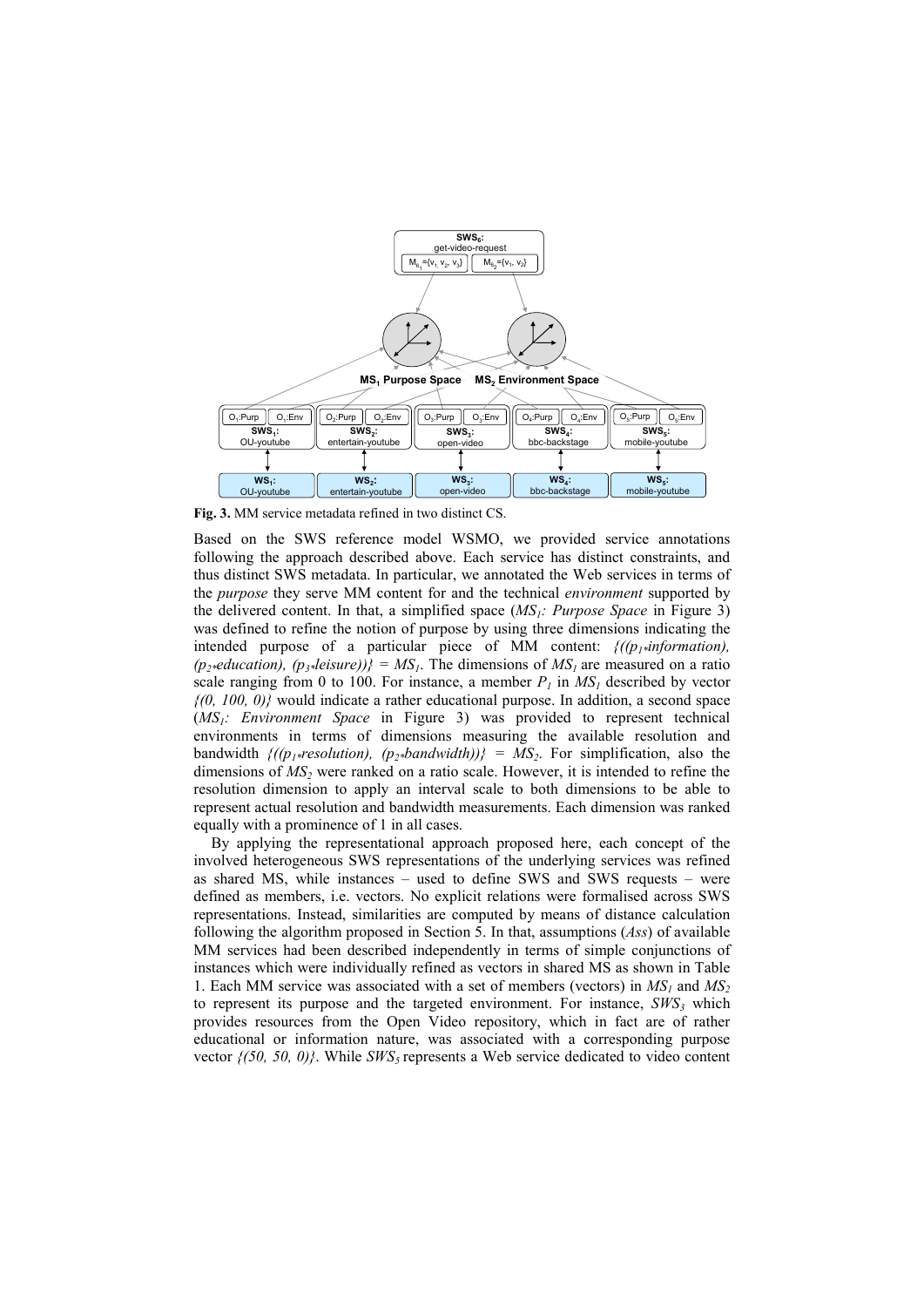suitable for mobiles, a vector *{(10,10)}* indicating low resolution and bandwidth values was associated with *SWS5*.

|                  | <b>Assumption</b>                                                                                                                                                     |                                       |
|------------------|-----------------------------------------------------------------------------------------------------------------------------------------------------------------------|---------------------------------------|
|                  | $\overline{Ass}_{\text{SWS}} = (P_{\text{ISWS}} \cup P_{\text{SWS}} \cup  \cup P_{\text{SWS}}) \cup (E_{\text{ISWS}} \cup E_{\text{SWS}} \cup  \cup E_{\text{MSWS}})$ |                                       |
|                  | Members $P_i$ in MS <sub>1</sub> (purpose)                                                                                                                            | Members $E_i$ in $MS_2$ (environment) |
| SWS <sub>1</sub> | $P_{1(SWS1)} = \{(0, 100, 0)\}$                                                                                                                                       | $E_{1(SWS1)} = \{(100, 100)\}$        |
| SWS <sub>2</sub> | $P_{1(SWS2)} = \{(0, 0, 100)\}$                                                                                                                                       | $E_{1(SWS2)} = \{(100, 100)\}$        |
| SWS <sub>3</sub> | $P_{1(SWS3)} = \{(50, 50, 0)\}$                                                                                                                                       | $E_{1(SWS3)} = \{(100, 100)\}$        |
| SWS <sub>4</sub> | $P_{1(SWS4)} = \{(100, 0, 0)\}$                                                                                                                                       | $E_{1(SWS4)} = \{(100, 100)\}$        |
| SWS <sub>5</sub> | $P_{1(SWS5)} = \{(100, 0, 0)\}$<br>$P_{2(SWS5)} = \{(0, 100, 0)\}$                                                                                                    | $E_{1(SWS5)} = \{(10, 10)\}$          |

**Table 1.** Assumptions of involved SWS (requests) described as vectors in  $MS<sub>1</sub>$  and  $MS<sub>2</sub>$ .

#### **6.2. Similarity-based Matchmaking**

An AJAX-based user interface (Fig. 4) was provided which allows users to define requests by providing measurements describing their context, i.e. the purpose and environment, and WS input parameters, i.e. a set of keywords. Fig. 4 depicts a screenshot of the Web interface after our mediator computed a ranking of most suitable SWS based on distances in MS.



**Fig. 4.** Screenshot of AJAX interface depicting a suitability ranking of available services to match a given request.

For instance, a user provides a request *R* with the input parameter keyword "Aerospace" together with context measurements which correspond to the following vectors:  $P_1(R) = \{(60, 55, 5)\}$  in  $MS_1$  and  $P_2(R) = (95, 90)\}$  in  $MS_2$ . These vectors indicate the need for content which serves the need for education or information and which supports a rather high resolution environment. Though no SWS matches these criteria exactly, at runtime similarities are calculated between *R* and the related SWS (*SWS1*-*SWS5*) through the similarity computation service described in Section 5.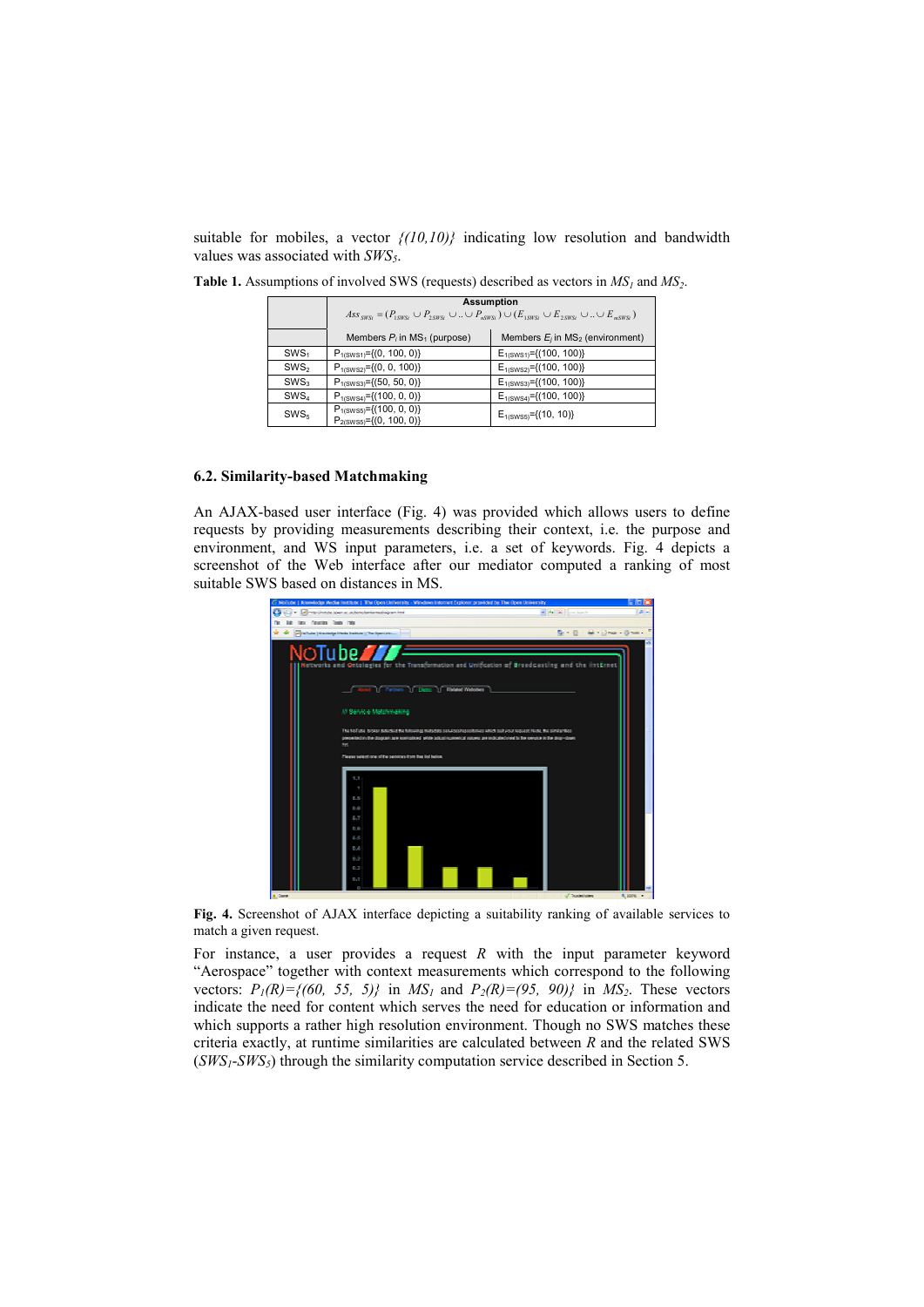This led to the calculation of the similarity values shown in Table 2. Given these similarities, our reasoning environment automatically selects the most similar MM service (*SWS3*) and triggers its invocation.

**Table 2.** Automatically computed similarities between request *R* and available SWS.

|                              | Similarities |
|------------------------------|--------------|
| SWS <sub>1</sub>             | 0.023162405  |
| SWS <sub>2</sub>             | 0.014675636  |
| SWS <sub>3</sub>             | 0.08536871   |
| SW <sub>S</sub> <sub>4</sub> | 0.02519804   |
| SW <sub>S5</sub>             | 0.01085659   |

Eventually, the most similar service is invoked and retrieves MM metadata records from the Open Video repository which match the requested search term "Aerospace". As illustrated above, our application utilises our two-fold matchmaking mechanism to support matchmaking of distributed SWS while tackling the semantic-level mediation problem.

## **7 Discussion and Conclusions**

In order to further facilitate SWS interoperability we proposed a two-fold matchmaking approach which implicitly tackles the semantic-level mediation problem. Note, while our approach utilises a general-purpose mediation service which utilises SWS refinements in MS, different SWS alignment methodologies could be applied and combined to further optimise SWS alignment, i.e. semantic-level mediation. The introduced two-fold matchmaking approach supports implicit representation of similarities between instances across heterogeneous ontologies through dedicated representations in MS, and consequently, provides a means to facilitate SWS interoperability. To evaluate our approach, we deployed a prototypical application based on WSMO in a video metadata retrieval scenario.

The proposed approach has the potential to significantly reduce the effort required to mediate between distinct heterogeneous SWS ontologies and the extent to which two distinct parties have to share their conceptualisations. Whereas traditional matchmaking methodologies rely on either manual formalisation of one-to-one mappings or subscription to a common ontology, our approach supports automatic similarity-computation between instances though requiring a common agreement on a shared MS. However, even for the case of heterogeneous MS, traditional semiautomatic mapping methodologies could be applied to initially align distinct spaces. In addition, incomplete similarities are computable between partially overlapping MS. Given the nature of our approach - aiming at mediating between sets of concepts/instances which are used to annotate particular SWS - we argue that our solution is particularly applicable to SWS frameworks which are based on rather light-weight service semantics such as WSMO-Lite [29] or OWL-S [22]. Moreover, by representing SWS through vectors which are independent from the underlying representation language, we believe that our approach also has the potential to bridge between SWS across concurrent SWS reference models and modeling languages.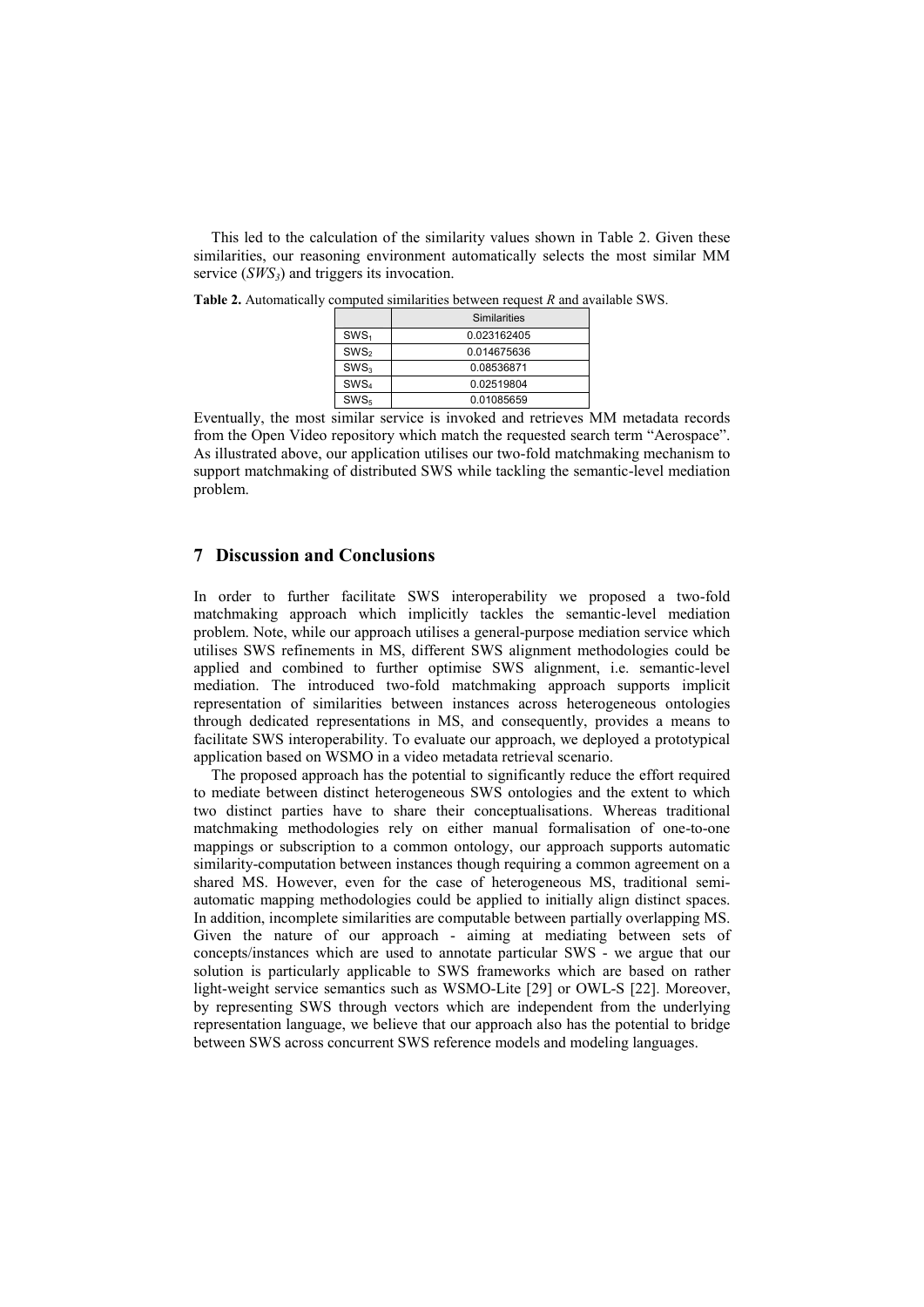However, the authors are aware that our approach requires a considerable amount of additional effort to establish MS-based representations. Future work has to investigate on this effort in order to further evaluate the potential contribution of the proposed approach. Moreover, whereas defining instances, i.e. vectors, within a given MS appears to be a straightforward process of assigning specific quantitative values to quality dimensions, the definition of the MS itself is not trivial and dependent on individual perspectives and subjective appraisals. Furthermore, whereas the size and resolution of a MS is indefinite, defining a reasonable MS may become a challenging task. Nevertheless, distance calculation relies on the fact that resources are described in equivalent geometrical spaces. However, particularly with respect to the latter, traditional ontology and schema matching methods could be applied to align heterogeneous spaces. In addition, we would like to point out that the increasing usage of upper level ontologies, such as DOLCE or SUMO, and the progressive reuse of ontologies, particularly in loosely coupled organisational environments, leads to an increased sharing of ontologies at the concept level what also applies to SWS representations. As a result, our proposed hybrid representational model and mediation approach becomes increasingly applicable by further enabling similaritycomputation at the instance-level towards the vision of interoperable ontologies.

# **8 References**

- [1] Bicer, V., Kilic, O., Dogac, A., Laleci, G.B. Archetype-based semantic interoperability of web service messages in the health care domain. International Journal of Semantic Web and Information Systems (IJSWIS), 1(4):1–23, October 2005.
- [2] Bowers, S., Lud¨ascher, B. An ontology-driven framework for data transformation in scientific workflows. In E. Rahm, editor, DILS, volume 2994 of Lecture Notes in Computer Science, pages 1–16. Springer, 2004.
- [3] Cabral, L., Domingue, J. Mediation of semantic web services in IRS-III. In First International Workshop on Mediation in Semantic Web Services (MEDIATE 2005) held in conjunction with the 3rd International Conference on Service Oriented Computing (ICSOC 2005), Amsterdam, The Netherlands., December  $12<sup>th</sup>$  2005.
- [4] Cabral, L., Domingue, J., Galizia, S., Gugliotta, A., Norton, B., Tanasescu, V., Pedrinaci, C.: IRS-III: A Broker for Semantic Web Services based Applications. In proceedings of the 5<sup>th</sup> International Semantic Web Conference (ISWC 2006), Athens, USA (2006).
- [5] Choi, N., Song, I., and Han, H. (2006), A survey on ontology mapping, SIGMOD Rec., Vol. 35, No. 3. (September 2006), pp. 34-41.
- [6] Cimpian, E., Mocan, A., Stollberg, M. (2006) Mediation Enabled Semantic Web Services Usage. Proceedings of the 1st Asian Semantic Web Conference (ASWC 2006), September 6, 2006, Beijing, China, 2006 - Springer
- [7] Dietze, S., Gugliotta, A., Domingue, J., (2008) Conceptual Situation Spaces for Situation-Driven Processes. 5th European Semantic Web Conference (ESWC), Tenerife, Spain.
- [8] Dietze, S., Gugliotta, A., and Domingue, J. (2009) Exploiting Metrics for Similarity-based Semantic Web Service Discovery, IEEE 7th International Conference on Web Services (ICWS 2009), Los Angeles, CA, USA.
- [9] Ehrig, M, Sure, Y. (2004), Ontology Mapping An Integrated Approach, in Proceedings of ESWS, 2004.
- [10] Euzenat, J., Guegan, P., and Valtchev, P. OLA in the OAEI 2005 Alignment Contest. K-Cap 2005 Workshop on Integrating Ontologies 2005, 97-102.